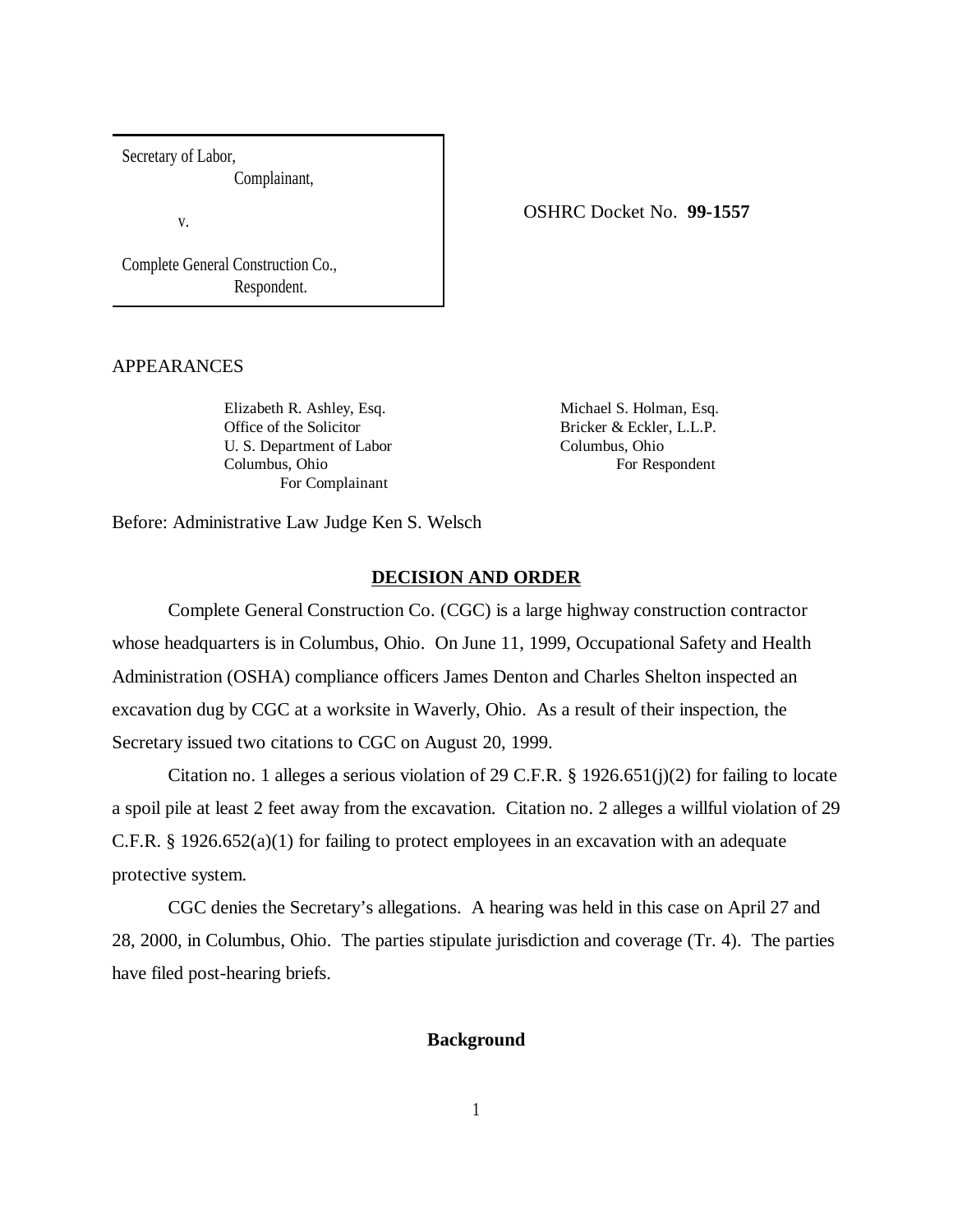CGC is a highway construction contractor that employs approximately 500 people. In June 1999 CGC was engaged in widening State Route 23 from four to five lanes, pursuant to a contract with the City of Waverly, Ohio. In order to widen the highway, CGC had to relocate underground water and sewer lines (Tr. 14-15).

On June 11, 1999, CGC was in the process of relocating water lines at the intersection of State Route 23 and Victory Drive (Tr. 275). CGC had dug an excavation that ran approximately 25 to 30 feet north to south along State Route 23 (Tr. 111-112). The south end of the trench terminated at Victory Drive (Tr. 59). CGC's crew consisted of crew leader Gilbert Stevens and laborers Joe Monteith, John Weeks, and a backhoe operator (Tr. 216-217).

OSHA compliance officers James Denton and Charles Shelton arrived at CGC's Waverly worksite at approximately 10:00 a.m. OSHA's Columbus area office had received a telephone call the previous day reporting that employees were exposed to unsafe conditions while working in the trench (Tr. 113, 157). Shelton videotaped the site (Tr. 68). Denton held an opening conference with crew leader Stevens (Tr. 163-164). Shelton took various measurements with an engineering rod (Tr. 73-74).

Shortly after the compliance officers began their inspection, CGC superintendent John Davis arrived. Davis asked Denton and Shelton to stop their inspection until Al Tambini, CGC's safety director, arrived at the site. The compliance officers agreed, and waited approximately 2 hours until Tambini arrived (Tr. 114-115). While they were waiting, Denton and Shelton observed CGC's crew backfill the south end of the trench and move a spoil pile away from the edge of the east wall of the south end of the trench (Tr. 59, 199).

Larry Chitwood, the distribution supervisor for the City of Waverly Water Department, was at the worksite the day of OSHA's inspection. He had videotaped the employees in the excavation prior to the arrival of the compliance officers. Chitwood gave a copy of the videotape to Denton (Exh. C-1; Tr. 16, 34).

#### **Citation No. 1**

The Secretary has the burden of proving her case by a preponderance of the evidence.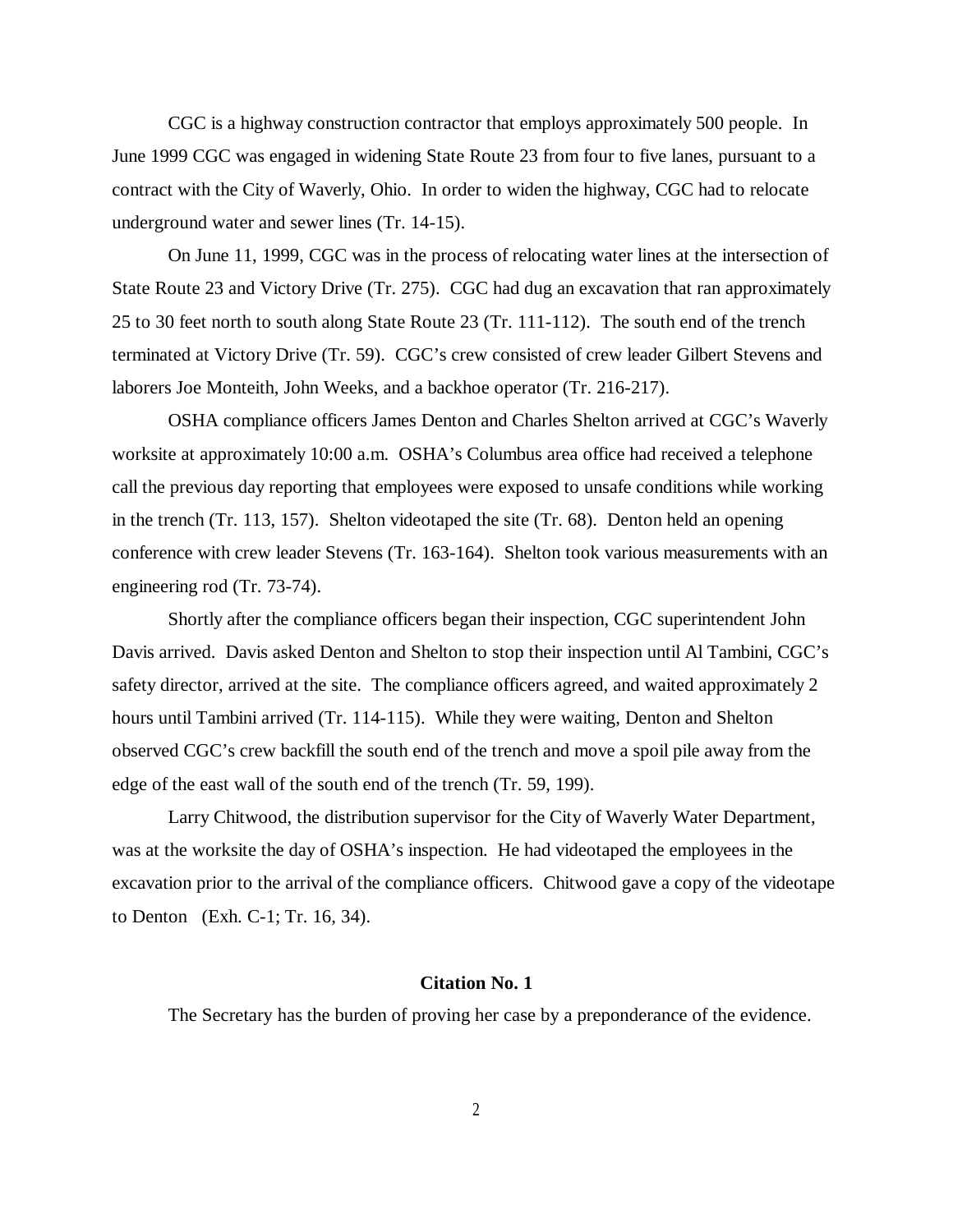In order to establish a violation of an occupational safety or health standard, the Secretary has the burden of proving: (a) the applicability of the cited standard, (b) the employer's noncompliance with the standard's terms, (c) employee access to the violative conditions, and (d) the employer's actual or constructive knowledge of the violation (*i.e.,* the employer either knew or, with the exercise of reasonable diligence could have known, of the violative conditions).

*Atlantic Battery Co.,* 16 BNA OSHC 2131, 2138 (No. 90-1747, 1994).

## **Item 1: Alleged Serious Violation of 29 C.F.R. § 1926.651(j)(2)**

The Secretary alleges that CGC committed a serious violation of 29 C.F.R. §

 $1926.651(j)(2)$ , which provides:

Employees shall be protected from excavated or other materials or equipment that could pose a hazard by falling or rolling into excavations. Protection shall be provided by placing and keeping such materials or equipment at least 2 feet (.61 m) from the edge of excavations, or by the use of retaining devices that are sufficient to prevent materials or equipment from falling or rolling into excavations, or by a combination of both if necessary.

It is undisputed that the cited standard applies and that the spoil pile was located directly at the edge of the east wall of the excavation. The spoil pile was approximately 2 feet high (Exh. C-2; Tr. 86, 95). It was composed of soil and small stones. Two employees were working inside the excavation within 2 or 3 feet of the east wall where the spoil pile was located. The spoil pile was in plain sight of anyone at the worksite. Crew leader Stevens was present during the employees' exposure in the excavation (Tr. 119, 121).

CGC argues that 29 C.F.R. § 1926.651(j)(2) does not require employers to place all spoil piles at least 2 feet from the edge of excavations, but only those spoil piles "that could pose a hazard by falling or rolling into excavations." CGC claims that the spoil pile was sloped and "the soil was very stable and there was no sloughing off back into the trench" (CGC's brief, p. 12).

CGC's argument is rejected. The soil in a spoil pile is, by definition, previously disturbed. It is inherently unstable. The court disagrees with CGC's interpretation of the cited standard, whereby the employer first determines whether materials from the spoil pile could fall or roll into the excavation, and then places the spoil pile according to this determination. The court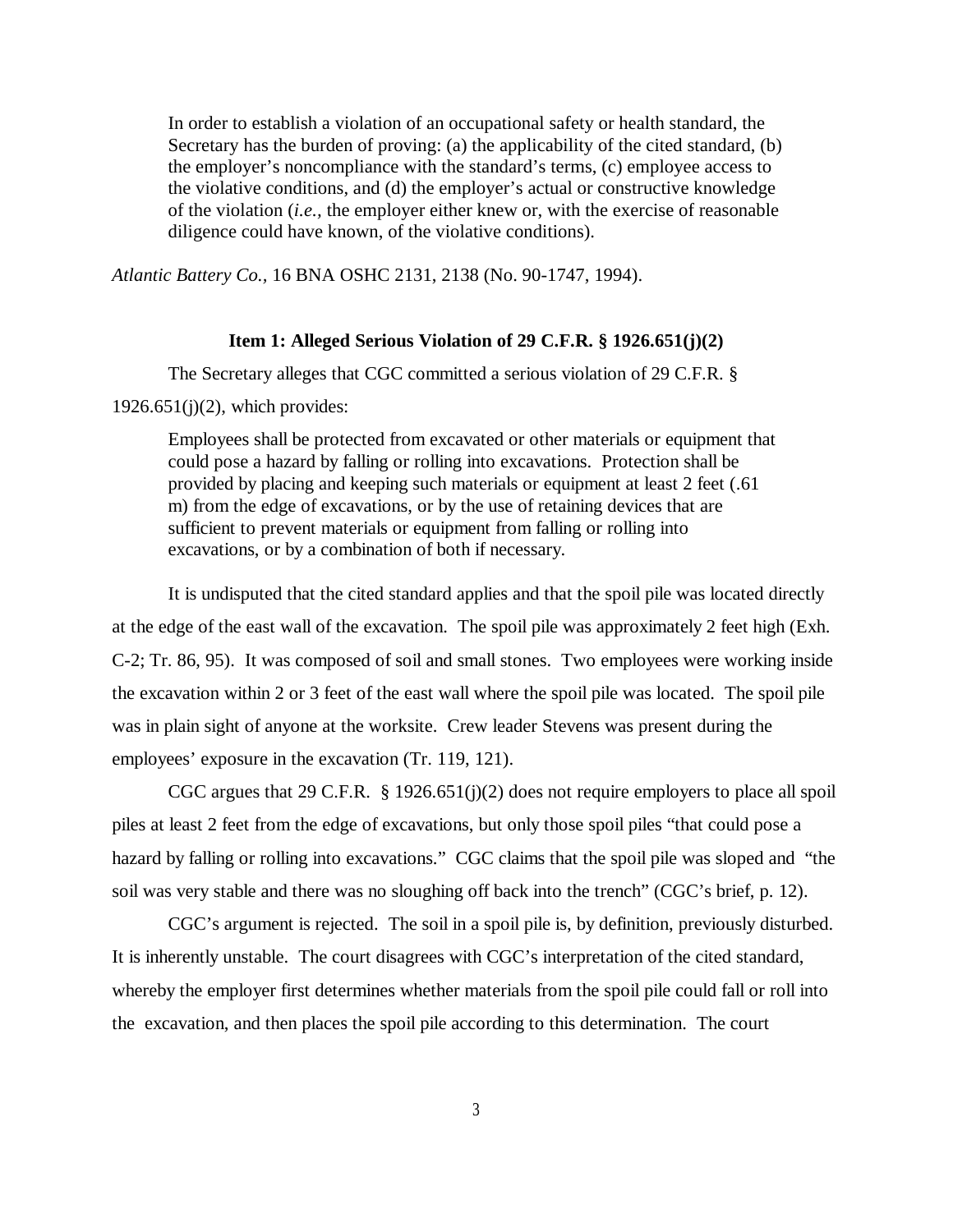interprets the standard to require all spoil piles to be placed at least 2 feet from the edge of the excavation.

Sloping the spoil pile does not bring CGC into compliance with 29 C.F.R. § 1926.651(j)(2). The standard requires that the spoil pile either be placed at least 2 feet from the edge of the excavation or that a retaining device be used, or that a combination of both be used. Sloping is not an option under the standard.

The Secretary has established a violation of 29 C.F.R. § 1926.651(j)(2). The Secretary alleges that the violation is serious. In order to establish that a violation is serious under §17(k) of the Act, the Secretary must establish that there is a substantial probability of death or serious physical harm that could result from the cited condition. In determining substantial probability, the Secretary must show that an accident is possible and the result of the accident would likely be death or serious physical harm. The likelihood of the accident is not an issue. *Spancrete Northeast, Inc.,* 15 BNA OSHC 1020, 1024 (No. 86-521, 1991).

Compliance officer Denton testified that the hazard created by CGC's noncompliance "is that the loose material could fall in the excavation and strike an employee that's working within the excavation and cause injury" (Tr. 120). The violation is properly classified as serious.

#### **Penalty Determination**

The Commission is the final arbiter of penalties in all contested cases. Under  $\S 17(i)$  of the Act, in determining the appropriate penalty, the Commission is required to find and give "due consideration" to (1) the size of the employer's business, (2) the gravity of the violation, (3) the good faith of the employer, and (4) the history of previous violations. The gravity of the violation is the principal factor to be considered.

CGC employs approximately 500 employees. The Secretary adduced no evidence of bad faith. CGC has a written safety and health program, and provides safety training to its employees. The Secretary proposed a penalty of \$3,500.00 for this item. Denton testified that he gave no credit for history because the Secretary had cited CGC in 1998. Subsequently, Denton discovered that the 1998 citation had been vacated. The Secretary concedes that CGC is entitled to a reduction in penalty based on its history (Tr. 201-203).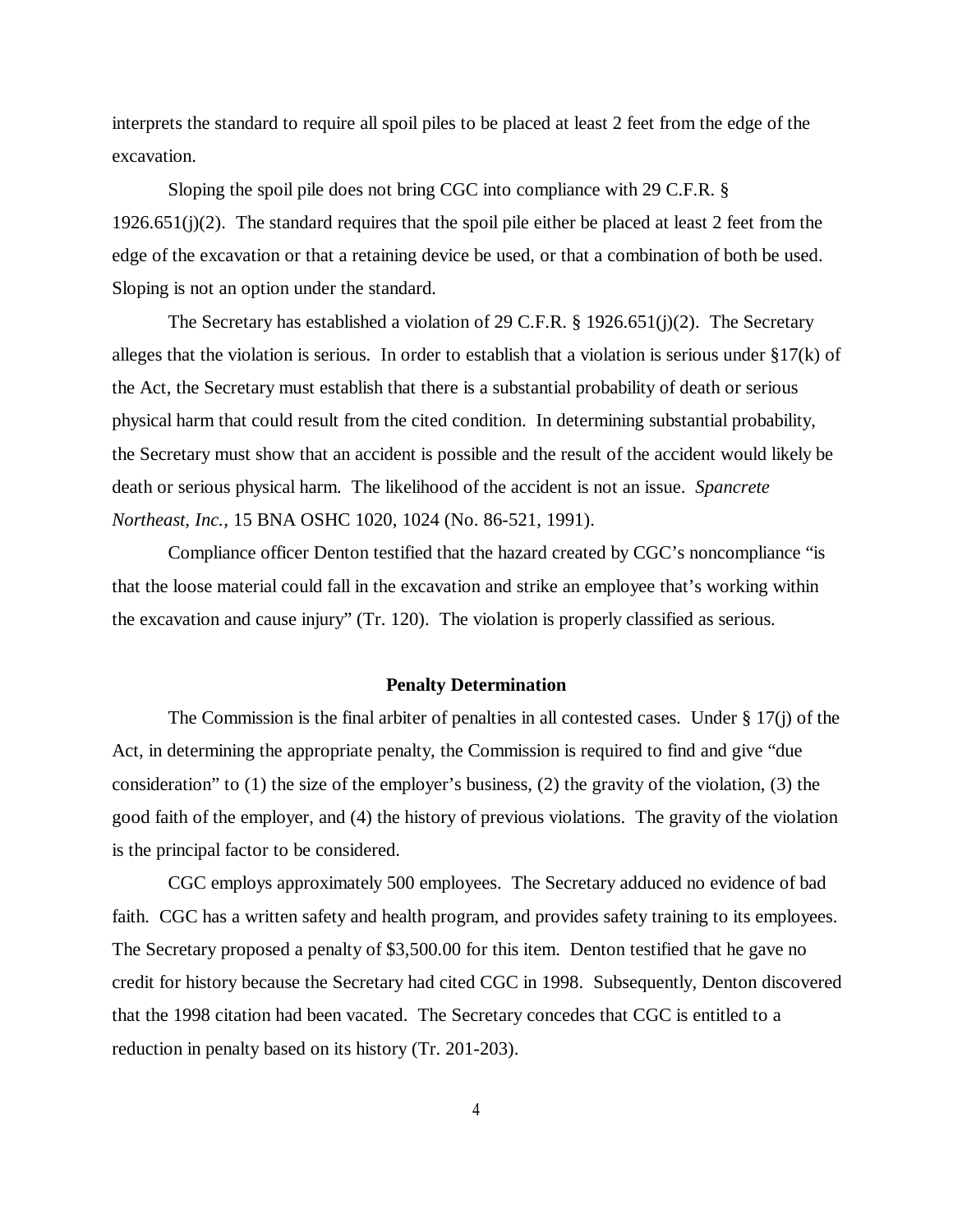The gravity of the violation is moderately high. The presence of the spoil pile directly at the edge of the excavation creates the hazard of soil and rocks falling into the excavation. The excavation was located in an area of heavy vehicular traffic, resulting in vibrations that could increase the likelihood that the spoil pile material would fall into the trench. The hazard is moderated by the fact that CGC sloped back the 2-foot high pile. It is determined that a penalty of \$3,000.00 is appropriate.

### **Citation No. 2**

## **Item 1: Alleged Willful Violation of 29 C.F.R. § 1926.652(a)(1)**

The Secretary alleges that CGC committed a willful violation of 29 C.F.R. §  $1926.652(a)(1)$ , which provides:

Each employee in an excavation shall be protected from cave-ins by an adequate protective system designed in accordance with paragraph (b) or (c) of this section except when:

(i) Excavations are made entirely in stable rock; or

(ii) Excavations are less than 5 feet  $(1.52 \text{ m})$  in depth and examination of the ground by

a

competent person provides no indication of a potential cave-in.

Paragraph (b) describes the design of sloping and benching systems. CGC did not slope the trench, but the northern part of the trench was benched. The south end of the trench, where CGC employees were observed working, was not benched (Tr. 124-125). The trench walls were vertical (Exhs. C-1, C-2; Tr. 41, 134). Paragraph (c) describes the use of support systems. CGC did not use a protective system in the excavation, although it did have trench boxes available for use on the site (Tr. 141-142).

The excavation does not meet the exception provided for in subsection (i) of the cited standard. It was not made entirely in stable rock. The excavation was dug in previously disturbed soil. Denton described the soil as crumbly, loose, and granular (Tr. 132). He classified the soil as Type B (Tr. 133). John Davis, CGC's superintendent, agreed with this classification (Tr. 306).

The issue is whether the excavation meets the exception provided in subsection (ii) of the standard, *i.e.*, whether the excavation was less than 5 feet in depth. CGC claims that the excavation was not deeper than 4 feet, 9 inches at any point, except for the sump hole, where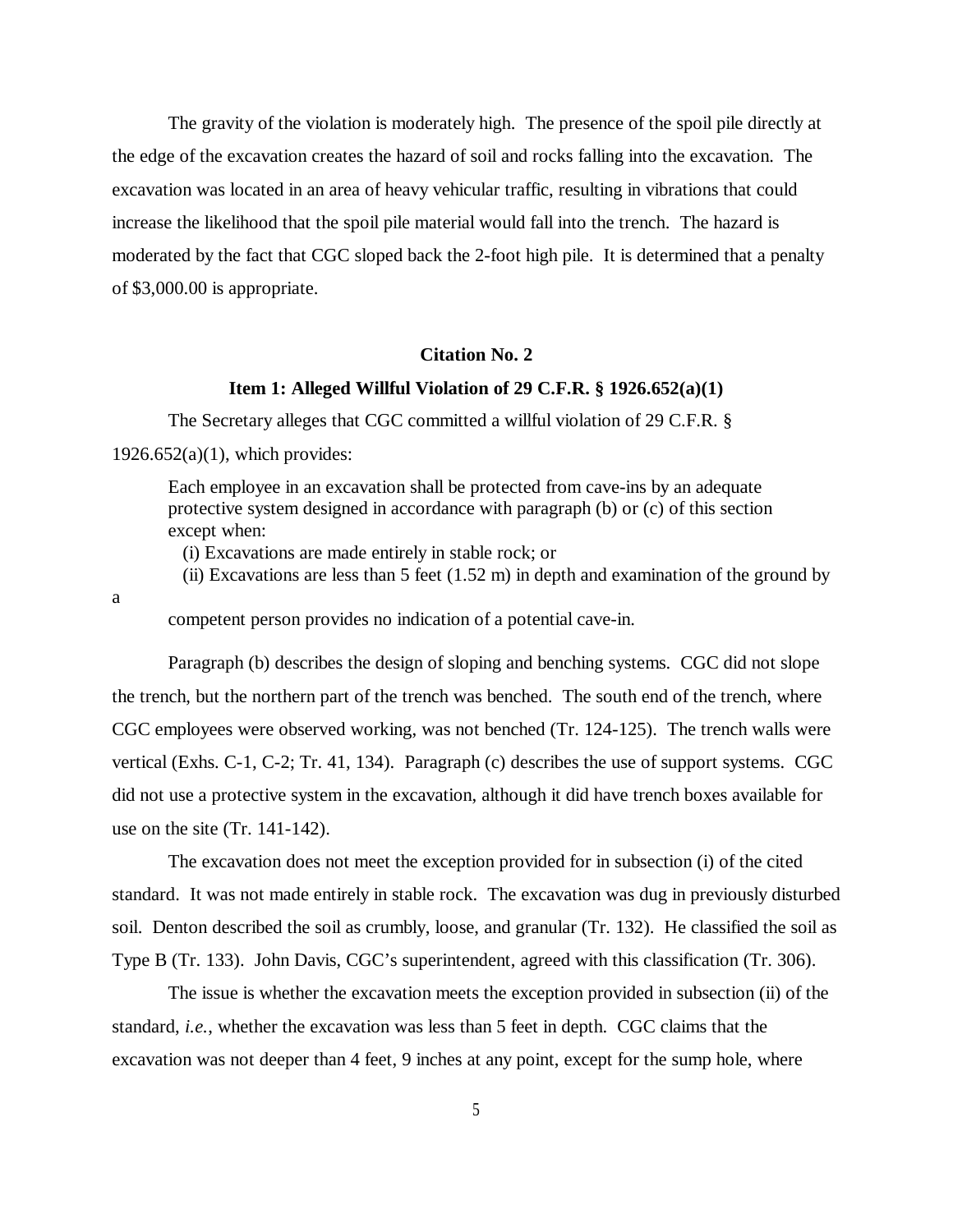CGC contends its employees did not work. CGC concedes that the sump hole was deeper than 5 feet.

The Secretary argues that its compliance officers took three separate depth measurements with an engineering rod in the south end of the trench. The first measurement, taken from the top of the new 6-inch water line installed by CGC, was approximately 6 feet (Tr. 76-78). The second measurement, taken along the south wall of the south end of the trench, was approximately 6 ½ feet deep (Tr. 78). The third measurement, taken at the south end's east wall, was 7 feet deep (Tr. 94). Chitwood observed two employees working in the south end of the trench (Tr. 26).

CGC contends that Tambini and Davis both took measurements at multiple locations in the excavation that ranged from 4 feet, 3 inches to 4 feet, 11 inches (Tr. 278, 387). The company argues that the Secretary's measurements that were over 5 feet were taken in the sump hole.

CGC dug a sump hole in the trench to collect the water draining from the water line when it was disconnected. The sump hole was approximately 2 feet long, 2 feet wide, and 2 feet deep. It was located in the southeast corner of the excavation and was filled with water (Tr. 225-226, 228). There is no evidence that any employee ever stood in the sump hole (Tr. 146, 284-285). To do so would result in being "stuck in mud up to your knees," according to CGC laborer Monteith (Tr. 340).

Regardless of where the compliance officers took the depth measurements, the Secretary is estopped from proving that the excavation exceeded 5 feet anywhere but the sump hole. Rule 36(b) of the Federal Rules of Civil Procedure provides:

Any matter admitted under this rule is conclusively established unless the court on motion permits withdrawal or amendment of the admission.

The Secretary admitted in her answer to CGC's request for admission that "the trench referred to in the Citation was less than five feet in depth, except for the sump hole" (Exhs. R-1A, R-1B, request and answer number 5).

Although this admission plainly refers to the 2 foot by 2 foot hole dug to collect the draining water, the Secretary attempts to expand the boundaries of her admission to include areas of the trench where employees were working. At the hearing, Denton stated that he considered

6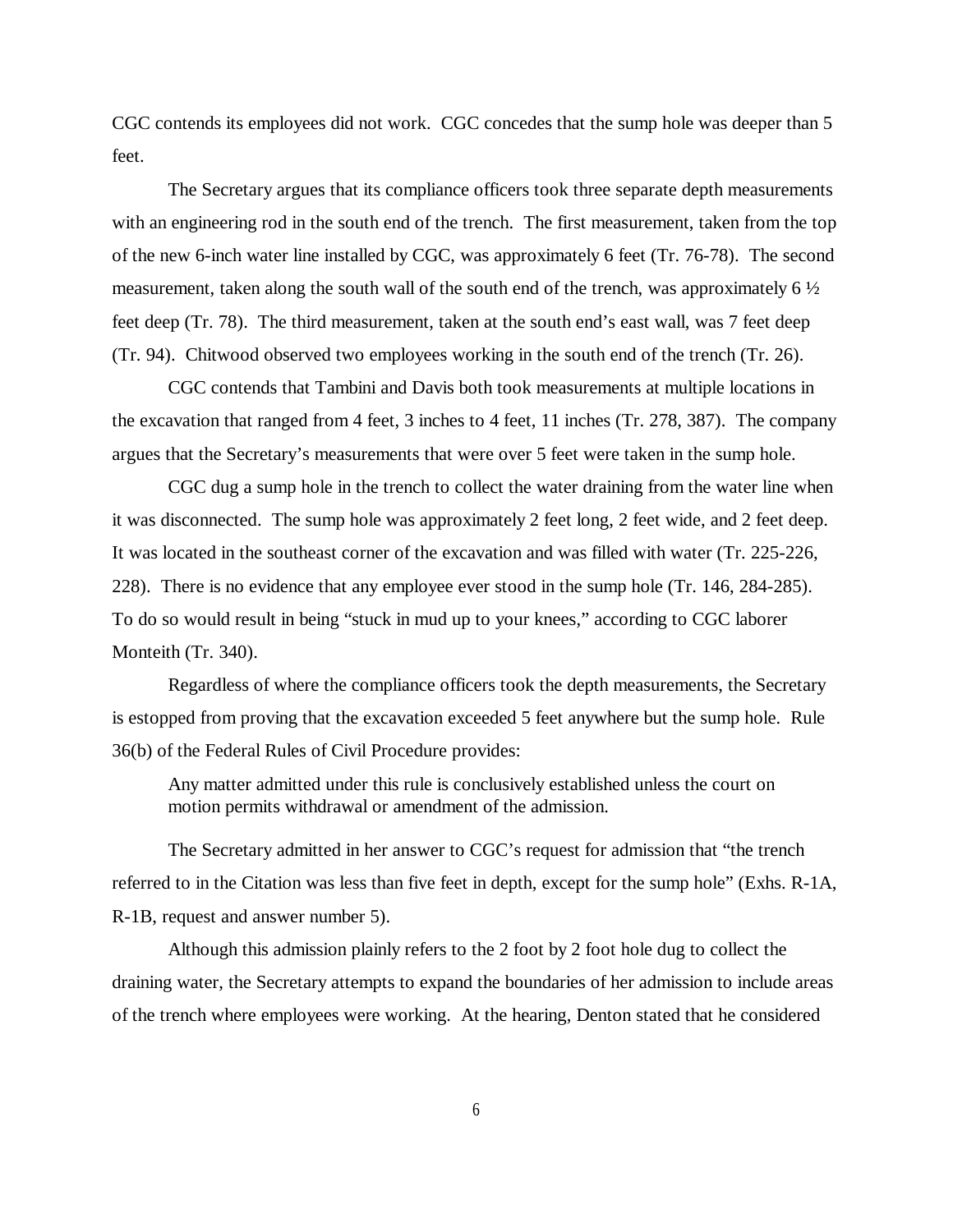the sump hole to be the entire south end of the trench (Tr. 169). In her post-hearing brief, the Secretary refers to the south end of the trench as the "sump area" (Secretary's brief, p. 9).

The Secretary is bound by her original admission. The admission addresses "the sump hole." The sump hole was identified at the hearing as a specific hole dug by a 2 foot by 2 foot bucket in the trench floor (Tr. 225-227). The dimensions of the hole are demarcated in the record and do not include the entire south end of the trench. It is determined, in accordance with the Secretary's admission, that the depth of the trench exceeded 5 feet only when measured in the 2 foot by 2 foot sump hole.

Exception (ii) under 29 C.F.R. § 1926.652(a)(1) provides that no protective system is required in excavations that are less than 5 feet in depth and where "examination of the ground by a competent person provides no indication of a potential cave-in." Tambini, who is certified as a competent person, inspected the excavation and determined that there was no indication of a potential cave-in (Exhs. R-12, R-13; Tr. 369, 380-381).

Exception (ii) applies to excavations less than 5 feet in depth. According to the Secretary's admission, the trench walls as measured from the trench floor were less than 5 feet. Even though the depth exceeded 5 feet when measured from the sump hole, the trench walls did not exceed 5 feet. The trench was 6½ feet wide at the south end (Tr. 87). The sump hole took up approximately of the width of the trench floor. It is the court's determination that the presence of the sump hole in the trench floor did not remove the trench from the category of excavations less than 5 feet in depth. There was no showing that the hole was immediately adjacent to one of the trench walls. The stability of the trench walls was not compromised by a hole in the trench floor in the way it would be if one side of the hole was coterminous with one of the walls. There is no evidence that employees stood or had reason to stand in the sump hole.

The excavation was less than 5 feet in depth. No protective system was required. Item 1 of citation no. 2 is vacated.

#### FINDINGS OF FACT AND CONCLUSIONS OF LAW

The foregoing decision constitutes the findings of fact and conclusions of law in accordance with Federal Rule of Civil Procedure 52(a).